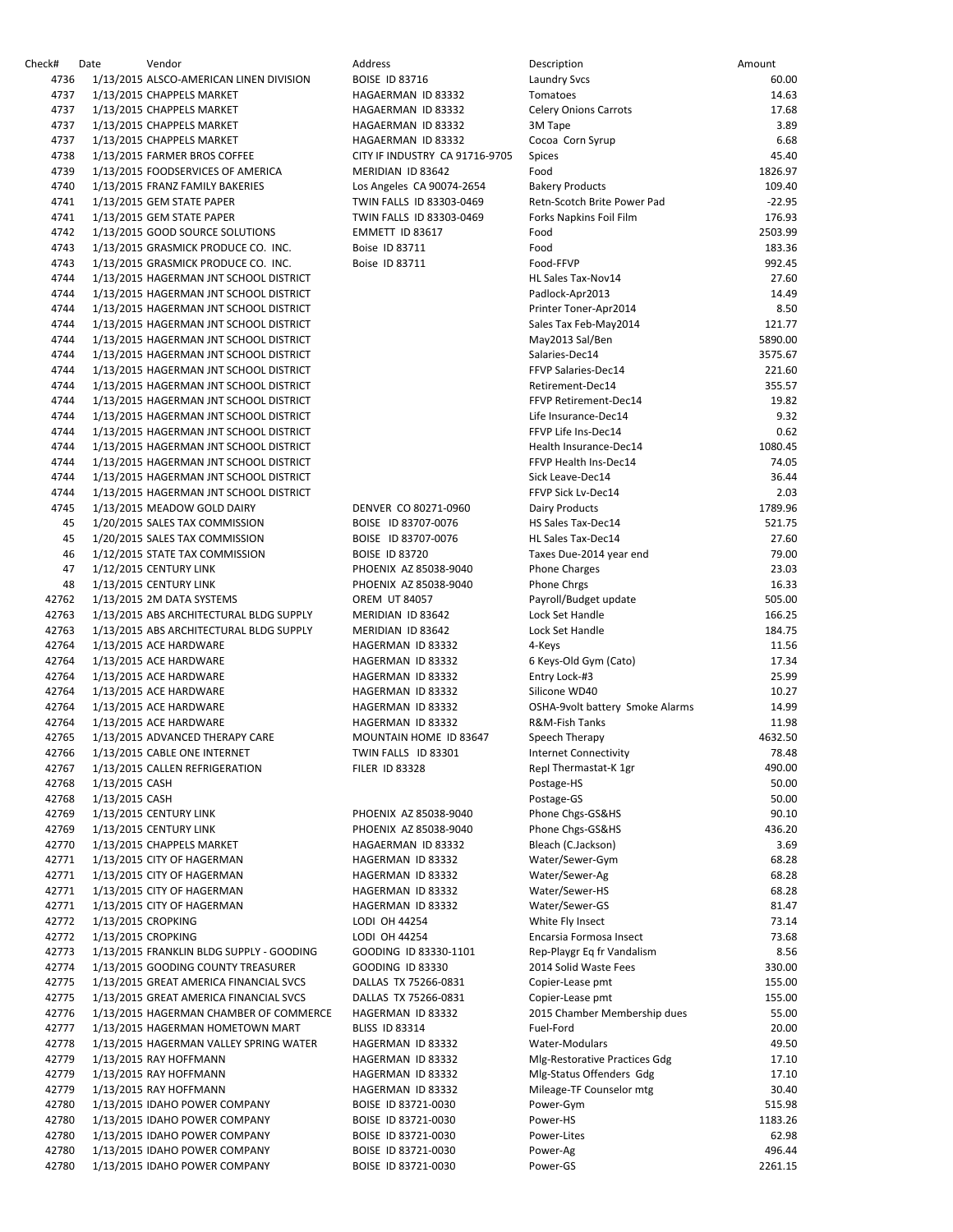| 42780          | 1/13/2015 IDAHO POWER COMPANY                                            | BOISE ID 83721-0030                       | Power-Pump                                               | 41.44              |
|----------------|--------------------------------------------------------------------------|-------------------------------------------|----------------------------------------------------------|--------------------|
| 42781          | 1/13/2015 ID SCHOOL DISTRICT COUNCIL                                     | BOISE ID 83705-1501                       | Unemployment Monitoring-Q4 2014                          | 38.75              |
| 42782          | 1/13/2015 IT - INTEGRATED TECHNOLOGIES                                   | TWIN FALLS ID 83303-1843                  | Copier Maint-distr                                       | 29.60              |
| 42782          | 1/13/2015 IT - INTEGRATED TECHNOLOGIES                                   | TWIN FALLS ID 83303-1843                  | Xerox Printer Repairs-GS brkrm                           | 195.50             |
| 42783          | 1/13/2015 J & N BUS CO                                                   | JEROME ID 83338                           | Bus-Var GBB Dietrich                                     | 207.62             |
| 42783          | 1/13/2015 J & N BUS CO                                                   | <b>JEROME ID 83338</b>                    | Rte Contr-2381.8m Dec14                                  | 13116.16           |
| 42783          | 1/13/2015 J & N BUS CO                                                   | JEROME ID 83338                           | Bus-Var BBB Lighthse                                     | 161.88             |
| 42783          | 1/13/2015 J & N BUS CO                                                   | JEROME ID 83338                           | 47Cch-Var GBB-BBB Carey                                  | 358.05             |
| 42783<br>42783 | 1/13/2015 J & N BUS CO                                                   | JEROME ID 83338                           | Bus-JrHi GBB Valley<br>Bus-Var GBB GlennsFerry           | 195.00<br>137.40   |
| 42783          | 1/13/2015 J & N BUS CO<br>1/13/2015 J & N BUS CO                         | JEROME ID 83338<br>JEROME ID 83338        | Bus-JrHi GBB Hansen                                      | 171.22             |
| 42783          | 1/13/2015 J & N BUS CO                                                   | JEROME ID 83338                           | Bus-Var GBB Valley                                       | 206.36             |
| 42783          | 1/13/2015 J & N BUS CO                                                   | JEROME ID 83338                           | Bus-HS Fun Day Bowl & JumpTime                           | 155.38             |
| 42783          | 1/13/2015 J & N BUS CO                                                   | JEROME ID 83338                           | 47Cch-FB Murtaugh                                        | 207.54             |
| 42783          | 1/13/2015 J & N BUS CO                                                   | JEROME ID 83338                           | Bus-5gr City of Rocks                                    | 159.18             |
| 42783          | 1/13/2015 J & N BUS CO                                                   | JEROME ID 83338                           | Bus-Var GBB Lighthse                                     | 181.70             |
| 42783          | 1/13/2015 J & N BUS CO                                                   | JEROME ID 83338                           | Bus-Var VB LightHse                                      | 164.22             |
| 42783          | 1/13/2015 J & N BUS CO                                                   | JEROME ID 83338                           | 47Cch-Var FB Oakley                                      | 324.00             |
| 42783          | 1/13/2015 J & N BUS CO                                                   | JEROME ID 83338                           | 47Cch-Var FB Valley                                      | 166.68             |
| 42783          | 1/13/2015 J & N BUS CO                                                   | JEROME ID 83338                           | Rte Contr-2619.5m Nov14                                  | 13116.16           |
| 42783          | 1/13/2015 J & N BUS CO                                                   | JEROME ID 83338                           | Bus-JrHi GBB Raftriver                                   | 407.80             |
| 42783          | 1/13/2015 J & N BUS CO                                                   | JEROME ID 83338                           | Bus-JrHi GBB Lighthse                                    | 162.04             |
| 42783          | 1/13/2015 J & N BUS CO                                                   | JEROME ID 83338                           | Bus-JrHi GBB Gooding                                     | 129.88             |
| 42783          | 1/13/2015 J & N BUS CO                                                   | JEROME ID 83338                           | Bus-JrHi GBB Oakley                                      | 399.86             |
| 42783          | 1/13/2015 J & N BUS CO                                                   | JEROME ID 83338                           | Bus-Var BBB Carey                                        | 313.46             |
| 42783          | 1/13/2015 J & N BUS CO                                                   | JEROME ID 83338                           | Bus-VB Gdg                                               | 96.70              |
| 42783          | 1/13/2015 J & N BUS CO                                                   | JEROME ID 83338                           | 47Cch-Var FB Camas                                       | 316.66             |
| 42783          | 1/13/2015 J & N BUS CO                                                   | JEROME ID 83338                           | Bus-VB Castleford                                        | 128.76             |
| 42783          | 1/13/2015 J & N BUS CO                                                   | JEROME ID 83338                           | Bus-Var VB Murtaugh                                      | 225.78             |
| 42783          | 1/13/2015 J & N BUS CO                                                   | JEROME ID 83338                           | Rte Contr-5190.1m Aug-Sep14                              | 13116.16           |
| 42783          | 1/13/2015 J & N BUS CO                                                   | JEROME ID 83338                           | 47Cch-VB Carey                                           | 360.82             |
| 42783          | 1/13/2015 J & N BUS CO                                                   | JEROME ID 83338                           | <b>Bus-VB Glenns Ferry</b>                               | 136.14             |
| 42783          | 1/13/2015 J & N BUS CO                                                   | JEROME ID 83338                           | Bus-Shoshone                                             | 167.84             |
| 42783          | 1/13/2015 J & N BUS CO                                                   | JEROME ID 83338                           | 47Cch-VB Oakely                                          | 391.31             |
| 42783<br>42783 | 1/13/2015 J & N BUS CO<br>1/13/2015 J & N BUS CO                         | JEROME ID 83338<br>JEROME ID 83338        | Bus-JrHi VB Christian Center<br>Bus-FB & VB Glenns Ferry | 131.04<br>146.20   |
| 42783          | 1/13/2015 J & N BUS CO                                                   | JEROME ID 83338                           | Rte Contr-3777.1m Oct14                                  | 13116.16           |
| 42783          | 1/13/2015 J & N BUS CO                                                   | JEROME ID 83338                           | Bus-JrHi FB-VB Shoshone                                  | 151.42             |
| 42783          | 1/13/2015 J & N BUS CO                                                   | JEROME ID 83338                           | Bus-HS Biology-Malad Gorge                               | 73.26              |
| 42783          | 1/13/2015 J & N BUS CO                                                   | JEROME ID 83338                           | 47CCH-Var FB Valley                                      | 161.46             |
| 42783          | 1/13/2015 J & N BUS CO                                                   | JEROME ID 83338                           | Bus-Var VB Valley                                        | 208.52             |
| 42783          | 1/13/2015 J & N BUS CO                                                   | JEROME ID 83338                           | Bus-Var VB Raft River                                    | 420.96             |
| 42783          | 1/13/2015 J & N BUS CO                                                   | JEROME ID 83338                           | Bus-FB-VB Hansen                                         | 173.20             |
| 42783          | 1/13/2015 J & N BUS CO                                                   | JEROME ID 83338                           | Bus-JrHi GBB Castleford                                  | 109.48             |
| 42784          | 1/13/2015 MARK KRESS                                                     | HAGERMAN ID 83332                         | Mlg-Meridian Weight Rm equip                             | 79.80              |
| 42785          | 1/13/2015 MEDICAID DIVISON OF                                            | BOISE ID 83720-0036                       | Medicaid School Match                                    | 12997.15           |
| 42786          | 1/13/2015 MORETON & CO.                                                  | <b>BOISE ID 83719</b>                     | SafeSchools staff training                               | 66.00              |
| 42787          | 1/13/2015 OFFICE DEPOT                                                   | CHICAGO IL 60680-1040                     | Stapler & Staples                                        | 18.44              |
| 42787          | 1/13/2015 OFFICE DEPOT                                                   | CHICAGO IL 60680-1040                     | 3-hole punch                                             | 25.02              |
| 42787          | 1/13/2015 OFFICE DEPOT                                                   | CHICAGO IL 60680-1040                     | Scissors                                                 | 1.95               |
| 42787          | 1/13/2015 OFFICE DEPOT                                                   | CHICAGO IL 60680-1040                     | Stapler Remover                                          | 0.48               |
| 42787          | 1/13/2015 OFFICE DEPOT                                                   | CHICAGO IL 60680-1040                     | Rebates-Office Depot                                     | $-28.14$           |
| 42787          | 1/13/2015 OFFICE DEPOT                                                   | CHICAGO IL 60680-1040                     | Rebates-Office Depot                                     | $-17.75$           |
| 42788          | 1/13/2015 PRAXAIR DISTRIBUTION INC                                       | DALLAS TX 75312-0812                      | Acetylene (July 2014 invoice)                            | 581.35             |
| 42788          | 1/13/2015 PRAXAIR DISTRIBUTION INC                                       | DALLAS TX 75312-0812                      | <b>Finance Charges</b>                                   | 16.74<br>$-204.79$ |
| 42788          | 1/13/2015 PRAXAIR DISTRIBUTION INC<br>1/13/2015 PRO ACTIVE ADVANTAGE LLC | DALLAS TX 75312-0812<br>HAGERMAN ID 83332 | credity on account<br><b>Behavior Services</b>           | 2115.25            |
| 42789<br>42789 | 1/13/2015 PRO ACTIVE ADVANTAGE LLC                                       | HAGERMAN ID 83332                         | <b>Behavior Services</b>                                 | 2191.50            |
| 42789          | 1/13/2015 PRO ACTIVE ADVANTAGE LLC                                       | HAGERMAN ID 83332                         | <b>Behavior Services</b>                                 | 1605.75            |
| 42790          | 1/13/2015 PBS-PROGRESSIVE BEHAVIOR SYSTE                                 | RUPERT ID 83350                           | <b>IBI Therapy</b>                                       | 1179.75            |
| 42790          | 1/13/2015 PBS-PROGRESSIVE BEHAVIOR SYSTE                                 | RUPERT ID 83350                           | <b>IBI Therapy</b>                                       | 1163.25            |
| 42790          | 1/13/2015 PBS-PROGRESSIVE BEHAVIOR SYSTE                                 | RUPERT ID 83350                           | <b>IBI Therapy</b>                                       | 1122.00            |
| 42791          | 1/13/2015 SAFEGUARD BUSINESS SYSTEMS                                     | <b>BOISE ID 83707</b>                     | W2 & 1099 Forms w/Envelopes                              | 68.67              |
| 42792          | 1/13/2015 SNAKE RIVER GRILL                                              | HAGERMAN ID 83332                         | Chamber Lunch-E.Anderson                                 | 10.00              |
| 42792          | 1/13/2015 SNAKE RIVER GRILL                                              | HAGERMAN ID 83332                         | Chamber Lunch-B.Sartain                                  | 10.00              |
| 42793          | 1/13/2015 STALLION SECURITY                                              | <b>PROVO UT 84606</b>                     | Key Lock System-Old Gym                                  | 3750.00            |
| 42794          | 1/13/2015 STEVE REGAN CO.                                                | SALT LAKE CITY UT 84130                   | ** VOID **                                               |                    |
| 42795          | 1/13/2015 UNIVERSITY OF IDAHO                                            | MOSCOW ID 83844-4250                      | PreCalc Class-7 students                                 | 1023.75            |
| 42796          | 1/13/2015 US BANK TRUST NA (BOND)                                        | ST PAUL MN 55170-9705                     | Bond-Interest pmt                                        | 14937.50           |
| 42797          | 1/13/2015 US BANKCORP CARD SVCS INC                                      | FARGO ND 58125-6343                       | Printer Toner-Xerox 6600 Priebe                          | 172.95             |
| 42797          | 1/13/2015 US BANKCORP CARD SVCS INC                                      | FARGO ND 58125-6343                       | amzn-Pressure Safety Valve                               | 6.19               |
| 42797          | 1/13/2015 US BANKCORP CARD SVCS INC                                      | FARGO ND 58125-6343                       | amzn-HeavyDuty Pressure Switch                           | 26.95              |
| 42797          | 1/13/2015 US BANKCORP CARD SVCS INC                                      | FARGO ND 58125-6343                       | amzn-Foscam Surveillance Software                        | 47.99              |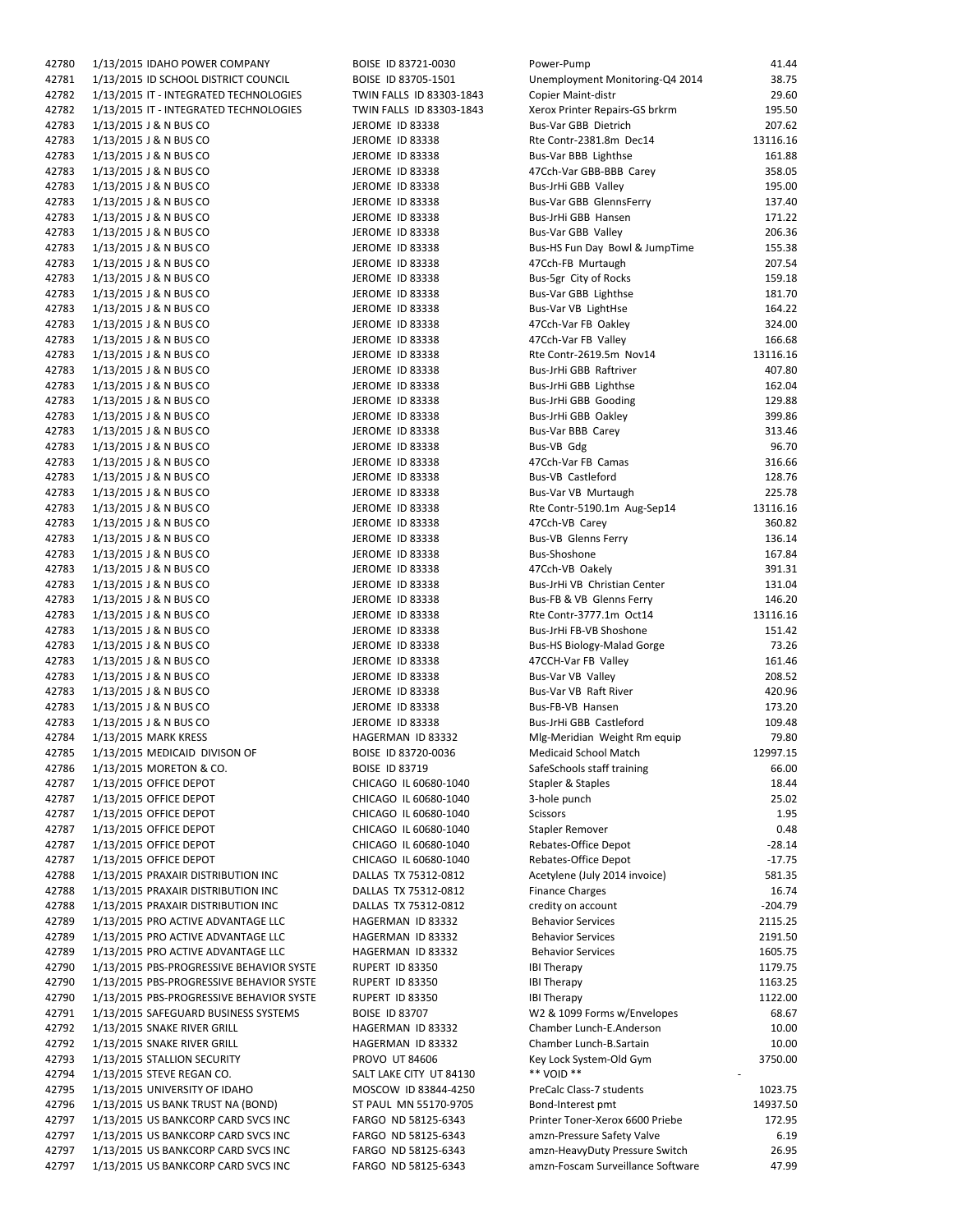| 42797 | 1/13/2015 US BANKCORP CARD SVCS INC  | FARGO ND 58125-6343   | amzn-Ethernet Injector POE         | 42.95   |
|-------|--------------------------------------|-----------------------|------------------------------------|---------|
| 42797 | 1/13/2015 US BANKCORP CARD SVCS INC  | FARGO ND 58125-6343   | amzn-Choe Wireless Charger         | 51.98   |
| 42797 | 1/13/2015 US BANKCORP CARD SVCS INC  | FARGO ND 58125-6343   | Comm Core Math gr4-McCarthy spella | 9.60    |
| 42797 | 1/13/2015 US BANKCORP CARD SVCS INC  | FARGO ND 58125-6343   | LEVY:amzn-HP Procure Switch        | 992.99  |
| 42797 | 1/13/2015 US BANKCORP CARD SVCS INC  | FARGO ND 58125-6343   |                                    | 100.00  |
|       |                                      |                       | Natl Geography Bee gr4-6           |         |
| 42797 | 1/13/2015 US BANKCORP CARD SVCS INC  | FARGO ND 58125-6343   | Printer Cartridges-Erin            | 22.78   |
| 42797 | 1/13/2015 US BANKCORP CARD SVCS INC  | FARGO ND 58125-6343   | Printer Cartridges-Eric            | 22.78   |
| 42797 | 1/13/2015 US BANKCORP CARD SVCS INC  | FARGO ND 58125-6343   | 1-Hikvision Camera/Bracket         | 147.99  |
| 42797 | 1/13/2015 US BANKCORP CARD SVCS INC  | FARGO ND 58125-6343   | 1-Hikvision Camera                 | 147.99  |
| 42797 | 1/13/2015 US BANKCORP CARD SVCS INC  | FARGO ND 58125-6343   | QSee 16ch DVR w/8 Cameras (split)  | 274.99  |
| 42797 | 1/13/2015 US BANKCORP CARD SVCS INC  | FARGO ND 58125-6343   | QSee 16ch DVR w/8 Cameras (split)  | 275.00  |
| 42798 | 1/13/2015 VALLEY COOP                | WENDELL ID 83355      | LPGas-HS 2075.3g                   | 3655.78 |
|       |                                      |                       |                                    |         |
| 42798 | 1/13/2015 VALLEY COOP                | WENDELL ID 83355      | LPGas-GrHs 775.1g                  | 1374.43 |
| 42798 | 1/13/2015 VALLEY COOP                | WENDELL ID 83355      | Tank Lerase-Ag Shop                | 65.00   |
| 42799 | 1/13/2015 VERIZON WIRELESS           | BELLEVUE WA 98009     | Cell Phone-E.Anderson              | 52.50   |
| 42799 | 1/13/2015 VERIZON WIRELESS           | BELLEVUE WA 98009     | Cell Phone-C.Jackson               | 26.39   |
| 42799 | 1/13/2015 VERIZON WIRELESS           | BELLEVUE WA 98009     | Cell Phone-D.Knapp                 | 52.50   |
| 42799 | 1/13/2015 VERIZON WIRELESS           | BELLEVUE WA 98009     | Cell Phone--M.Cottam               | 52.50   |
| 42799 | 1/13/2015 VERIZON WIRELESS           | BELLEVUE WA 98009     | Cell Phone-A.Perkins               | 52.50   |
| 42799 | 1/13/2015 VERIZON WIRELESS           | BELLEVUE WA 98009     | Cell Phone-M.Kress                 | 52.50   |
|       |                                      |                       |                                    |         |
| 42799 | 1/13/2015 VERIZON WIRELESS           | BELLEVUE WA 98009     | Cell Phone-K.Cato                  | 52.50   |
| 42799 | 1/13/2015 VERIZON WIRELESS           | BELLEVUE WA 98009     | Cell Phone-B.Donaldson             | 52.50   |
| 42800 | 1/13/2015 WALMART COMMUNITY          | ATLANTA GA 30353-0934 | Turkeys-Xmas gifts                 | 925.49  |
| 42801 | 1/13/2015 WWS-WESTERN WASTE SERVICES | Jerome ID 83338       | <b>Trash Pickup</b>                | 256.06  |
| 42802 | 1/13/2015 SNAKE RIVER GRILL          | HAGERMAN ID 83332     | Chamber Lunch-B.Reed               | 10.00   |
| 42827 | 1/21/2015 HAGERMAN HIGH SCHOOL       | HAGERMAN ID 83332     | S.Regan:10-Pulp Bskt 12"           | 636.00  |
| 42827 | 1/21/2015 HAGERMAN HIGH SCHOOL       | HAGERMAN ID 83332     | S.Regan:4-Hanger 4 Str Wire        | 85.32   |
|       |                                      |                       |                                    |         |
| 42827 | 1/21/2015 HAGERMAN HIGH SCHOOL       | HAGERMAN ID 83332     | S.Regan: Pulp Bskt Garden          | 57.69   |
| 42827 | 1/21/2015 HAGERMAN HIGH SCHOOL       | HAGERMAN ID 83332     | S.Regan:Hanger Hoop-16"Bskt        | 102.59  |
| 42827 | 1/21/2015 HAGERMAN HIGH SCHOOL       | HAGERMAN ID 83332     | S.Regan:Bowl Panterra 12"          | 85.00   |
| 42827 | 1/21/2015 HAGERMAN HIGH SCHOOL       | HAGERMAN ID 83332     | S.Regan: 5-Dillen Lck Pot Sq       | 560.95  |
| 42827 | 1/21/2015 HAGERMAN HIGH SCHOOL       | HAGERMAN ID 83332     | S.Regan:3-Summit 3.25"Sq Pot       | 158.70  |
| 42827 | 1/21/2015 HAGERMAN HIGH SCHOOL       | HAGERMAN ID 83332     | S. Regan: 3-Venetian Flwr Box      | 119.43  |
| 42827 | 1/21/2015 HAGERMAN HIGH SCHOOL       | HAGERMAN ID 83332     | S. Regan: 5-Flat Webb Side Lndmrks | 132.50  |
|       |                                      |                       |                                    |         |
| 42827 | 1/21/2015 HAGERMAN HIGH SCHOOL       | HAGERMAN ID 83332     | S.Regan: 2-Peters 20-20-20         | 61.70   |
| 42828 | 1/20/2015 AMERICAN FIDELITY CO - HSA |                       | Am Fidelity - HSA Svg - 01-2015    | 302.22  |
| 42828 | 1/20/2015 AMERICAN FIDELITY CO - HSA |                       | Am Fidelity - HSA Svg - 01-2015    | 2.94    |
| 42828 | 1/20/2015 AMERICAN FIDELITY CO - HSA |                       | Am Fidelity - HSA Svg - 01-2015    | 23.16   |
| 42828 | 1/20/2015 AMERICAN FIDELITY CO - HSA |                       | Am Fidelity - HSA Svg - 01-2015    | 121.69  |
| 42828 | 1/20/2015 AMERICAN FIDELITY CO - HSA |                       | Am Fidelity - HSA Svg - 01-2015    | 151.70  |
| 42828 | 1/20/2015 AMERICAN FIDELITY CO - HSA |                       | Am Fidelity - HSA Svg - 01-2015    | 287.09  |
| 42828 | 1/20/2015 AMERICAN FIDELITY CO - HSA |                       | Am Fidelity - HSA Svg - 01-2015    | 156.79  |
|       |                                      |                       |                                    |         |
| 42828 | 1/20/2015 AMERICAN FIDELITY CO - HSA |                       | Am Fidelity - HSA Svg - 01-2015    | 16.31   |
| 42829 | 1/20/2015 BLUE CROSS OF IDAHO        | BOISE ID 83707-0948   | Blue Cross - 01-2015               | 57.72   |
| 42829 | 1/20/2015 BLUE CROSS OF IDAHO        | BOISE ID 83707-0948   | Blue Cross - 01-2015               | 59.95   |
| 42829 | 1/20/2015 BLUE CROSS OF IDAHO        | BOISE ID 83707-0948   | Blue Cross - 01-2015               | 242.74  |
| 42829 | 1/20/2015 BLUE CROSS OF IDAHO        | BOISE ID 83707-0948   | Blue Cross - 01-2015               | 624.76  |
| 42829 | 1/20/2015 BLUE CROSS OF IDAHO        | BOISE ID 83707-0948   | Blue Cross - 01-2015               | 574.62  |
| 42829 | 1/20/2015 BLUE CROSS OF IDAHO        | BOISE ID 83707-0948   | Blue Cross - HSA - 01-2015         | 4219.64 |
|       |                                      |                       |                                    |         |
| 42829 | 1/20/2015 BLUE CROSS OF IDAHO        | BOISE ID 83707-0948   | Blue Cross - HSA - 01-2015         | 341.38  |
| 42829 | 1/20/2015 BLUE CROSS OF IDAHO        | BOISE ID 83707-0948   | Blue Cross - HSA - 01-2015         | 158.74  |
| 42829 | 1/20/2015 BLUE CROSS OF IDAHO        | BOISE ID 83707-0948   | Blue Cross - 01-2015               | 794.94  |
| 42829 | 1/20/2015 BLUE CROSS OF IDAHO        | BOISE ID 83707-0948   | Blue Cross - 01-2015               | 937.83  |
| 42829 | 1/20/2015 BLUE CROSS OF IDAHO        | BOISE ID 83707-0948   | Blue Cross - 01-2015               | 192.42  |
| 42829 | 1/20/2015 BLUE CROSS OF IDAHO        | BOISE ID 83707-0948   | Blue Cross - 01-2015               | 25.36   |
| 42829 | 1/20/2015 BLUE CROSS OF IDAHO        | BOISE ID 83707-0948   | Blue Cross - HSA - 01-2015         | 418.60  |
|       |                                      |                       |                                    |         |
| 42829 | 1/20/2015 BLUE CROSS OF IDAHO        | BOISE ID 83707-0948   | Blue Cross - 01-2015               | 4441.47 |
| 42829 | 1/20/2015 BLUE CROSS OF IDAHO        | BOISE ID 83707-0948   | Blue Cross - 01-2015               | 121.48  |
| 42829 | 1/20/2015 BLUE CROSS OF IDAHO        | BOISE ID 83707-0948   | Blue Cross - 01-2015               | 153.39  |
| 42829 | 1/20/2015 BLUE CROSS OF IDAHO        | BOISE ID 83707-0948   | Blue Cross - 01-2015               | 750.45  |
| 42829 | 1/20/2015 BLUE CROSS OF IDAHO        | BOISE ID 83707-0948   | Blue Cross - 01-2015               | 808.16  |
| 42829 | 1/20/2015 BLUE CROSS OF IDAHO        | BOISE ID 83707-0948   | Blue Cross - 01-2015               | 115.46  |
| 42829 | 1/20/2015 BLUE CROSS OF IDAHO        | BOISE ID 83707-0948   | Blue Cross - HSA - 01-2015         | 805.35  |
|       |                                      |                       |                                    |         |
| 42829 | 1/20/2015 BLUE CROSS OF IDAHO        | BOISE ID 83707-0948   | Blue Cross - HSA - 01-2015         | 60.15   |
| 42829 | 1/20/2015 BLUE CROSS OF IDAHO        | BOISE ID 83707-0948   | Blue Cross - 01-2015               | 1094.55 |
| 42830 | 1/20/2015 HJSD - IRS                 |                       | IRS-Fica - 01-2015                 | 223.66  |
| 42830 | 1/20/2015 HJSD - IRS                 |                       | IRS-Fica - 01-2015                 | 81.22   |
| 42830 | 1/20/2015 HJSD - IRS                 |                       | IRS-Fica - 01-2015                 | 15.61   |
| 42830 | 1/20/2015 HJSD - IRS                 |                       | IRS-Fica - 01-2015                 | 12.68   |
| 42830 | 1/20/2015 HJSD - IRS                 |                       | IRS-Fica - 01-2015                 | 17.16   |
| 42830 | 1/20/2015 HJSD - IRS                 |                       | IRS-Fica - 01-2015                 | 260.26  |
|       |                                      |                       |                                    |         |
| 42830 | 1/20/2015 HJSD - IRS                 |                       | IRS-Fica - 01-2015                 | 227.65  |
| 42830 | 1/20/2015 HJSD - IRS                 |                       | IRS - Fica - 01-2015               | 78.82   |

| ARGO ND 58125-6343    |
|-----------------------|
| ARGO ND 58125-6343    |
| ARGO ND 58125-6343    |
| ARGO ND 58125-6343    |
| ARGO ND 58125-6343    |
| ARGO ND 58125-6343    |
| ARGO ND 58125-6343    |
| ARGO ND 58125-6343    |
|                       |
| ARGO ND 58125-6343    |
| ARGO ND 58125-6343    |
| ARGO ND 58125-6343    |
| /ENDELL ID 83355      |
| ENDELL ID 83355       |
| ENDELL ID 83355       |
| ELLEVUE<br>WA 98009   |
| ELLEVUE WA 98009      |
| ELLEVUE WA 98009      |
| ELLEVUE WA 98009      |
| ELLEVUE WA 98009      |
| WA 98009<br>ELLEVUE   |
| ELLEVUE WA 98009      |
| ELLEVUE WA 98009      |
| TLANTA GA 30353-0934  |
| erome ID 83338        |
| AGERMAN ID 83332      |
| AGERMAN ID 83332      |
| AGERMAN ID 83332      |
| AGERMAN ID 83332      |
| AGERMAN ID 83332      |
| AGERMAN ID 83332      |
| AGERMAN ID 83332      |
| AGERMAN ID 83332      |
| AGERMAN ID 83332      |
|                       |
| AGERMAN ID 83332      |
| AGERMAN ID 83332      |
|                       |
|                       |
|                       |
|                       |
|                       |
|                       |
|                       |
|                       |
| OISE ID 83707-0948    |
| OISE<br>ID 83707-0948 |
| OISE ID 83707-0948    |
| OISE<br>ID 83707-0948 |
| OISE<br>ID 83707-0948 |
| OISE ID 83707-0948    |
| OISE ID 83707-0948    |
| OISE ID 83707-0948    |
|                       |

| 74 J J I | 17 197 2019 OS DANNCOM CAND SVCS INC | כדכס כבבטכ שאו סטוואז |                                    | 74.JJ   |
|----------|--------------------------------------|-----------------------|------------------------------------|---------|
| 42797    | 1/13/2015 US BANKCORP CARD SVCS INC  | FARGO ND 58125-6343   | amzn-Choe Wireless Charger         | 51.98   |
| 42797    | 1/13/2015 US BANKCORP CARD SVCS INC  | FARGO ND 58125-6343   | Comm Core Math gr4-McCarthy spella | 9.60    |
| 42797    | 1/13/2015 US BANKCORP CARD SVCS INC  | FARGO ND 58125-6343   | LEVY:amzn-HP Procure Switch        | 992.99  |
|          |                                      |                       |                                    |         |
| 42797    | 1/13/2015 US BANKCORP CARD SVCS INC  | FARGO ND 58125-6343   | Natl Geography Bee gr4-6           | 100.00  |
| 42797    | 1/13/2015 US BANKCORP CARD SVCS INC  | FARGO ND 58125-6343   | Printer Cartridges-Erin            | 22.78   |
| 42797    | 1/13/2015 US BANKCORP CARD SVCS INC  | FARGO ND 58125-6343   | Printer Cartridges-Eric            | 22.78   |
| 42797    | 1/13/2015 US BANKCORP CARD SVCS INC  | FARGO ND 58125-6343   | 1-Hikvision Camera/Bracket         | 147.99  |
| 42797    | 1/13/2015 US BANKCORP CARD SVCS INC  | FARGO ND 58125-6343   | 1-Hikvision Camera                 | 147.99  |
|          |                                      |                       |                                    |         |
| 42797    | 1/13/2015 US BANKCORP CARD SVCS INC  | FARGO ND 58125-6343   | QSee 16ch DVR w/8 Cameras (split)  | 274.99  |
| 42797    | 1/13/2015 US BANKCORP CARD SVCS INC  | FARGO ND 58125-6343   | QSee 16ch DVR w/8 Cameras (split)  | 275.00  |
| 42798    | 1/13/2015 VALLEY COOP                | WENDELL ID 83355      | LPGas-HS 2075.3g                   | 3655.78 |
| 42798    | 1/13/2015 VALLEY COOP                | WENDELL ID 83355      | LPGas-GrHs 775.1g                  | 1374.43 |
|          |                                      |                       |                                    |         |
| 42798    | 1/13/2015 VALLEY COOP                | WENDELL ID 83355      | Tank Lerase-Ag Shop                | 65.00   |
| 42799    | 1/13/2015 VERIZON WIRELESS           | BELLEVUE WA 98009     | Cell Phone-E.Anderson              | 52.50   |
| 42799    | 1/13/2015 VERIZON WIRELESS           | BELLEVUE WA 98009     | Cell Phone-C.Jackson               | 26.39   |
| 42799    | 1/13/2015 VERIZON WIRELESS           | BELLEVUE WA 98009     | Cell Phone-D.Knapp                 | 52.50   |
| 42799    | 1/13/2015 VERIZON WIRELESS           | BELLEVUE WA 98009     | Cell Phone--M.Cottam               | 52.50   |
|          |                                      |                       |                                    |         |
| 42799    | 1/13/2015 VERIZON WIRELESS           | BELLEVUE WA 98009     | Cell Phone-A.Perkins               | 52.50   |
| 42799    | 1/13/2015 VERIZON WIRELESS           | BELLEVUE WA 98009     | Cell Phone-M.Kress                 | 52.50   |
| 42799    | 1/13/2015 VERIZON WIRELESS           | BELLEVUE WA 98009     | Cell Phone-K.Cato                  | 52.50   |
| 42799    | 1/13/2015 VERIZON WIRELESS           | BELLEVUE WA 98009     | Cell Phone-B.Donaldson             | 52.50   |
|          |                                      |                       |                                    |         |
| 42800    | 1/13/2015 WALMART COMMUNITY          | ATLANTA GA 30353-0934 | Turkeys-Xmas gifts                 | 925.49  |
| 42801    | 1/13/2015 WWS-WESTERN WASTE SERVICES | Jerome ID 83338       | <b>Trash Pickup</b>                | 256.06  |
| 42802    | 1/13/2015 SNAKE RIVER GRILL          | HAGERMAN ID 83332     | Chamber Lunch-B.Reed               | 10.00   |
| 42827    | 1/21/2015 HAGERMAN HIGH SCHOOL       | HAGERMAN ID 83332     | S.Regan:10-Pulp Bskt 12"           | 636.00  |
|          |                                      |                       |                                    |         |
| 42827    | 1/21/2015 HAGERMAN HIGH SCHOOL       | HAGERMAN ID 83332     | S.Regan:4-Hanger 4 Str Wire        | 85.32   |
| 42827    | 1/21/2015 HAGERMAN HIGH SCHOOL       | HAGERMAN ID 83332     | S.Regan:Pulp Bskt Garden           | 57.69   |
| 42827    | 1/21/2015 HAGERMAN HIGH SCHOOL       | HAGERMAN ID 83332     | S.Regan:Hanger Hoop-16"Bskt        | 102.59  |
| 42827    | 1/21/2015 HAGERMAN HIGH SCHOOL       | HAGERMAN ID 83332     | S.Regan:Bowl Panterra 12"          | 85.00   |
| 42827    | 1/21/2015 HAGERMAN HIGH SCHOOL       | HAGERMAN ID 83332     | S.Regan:5-Dillen Lck Pot Sq        | 560.95  |
|          |                                      |                       |                                    |         |
| 42827    | 1/21/2015 HAGERMAN HIGH SCHOOL       | HAGERMAN ID 83332     | S.Regan:3-Summit 3.25"Sq Pot       | 158.70  |
| 42827    | 1/21/2015 HAGERMAN HIGH SCHOOL       | HAGERMAN ID 83332     | S.Regan:3-Venetian Flwr Box        | 119.43  |
| 42827    | 1/21/2015 HAGERMAN HIGH SCHOOL       | HAGERMAN ID 83332     | S.Regan:5-Flat Webb Side Lndmrks   | 132.50  |
| 42827    | 1/21/2015 HAGERMAN HIGH SCHOOL       | HAGERMAN ID 83332     | S.Regan:2-Peters 20-20-20          | 61.70   |
|          |                                      |                       |                                    |         |
| 42828    | 1/20/2015 AMERICAN FIDELITY CO - HSA |                       | Am Fidelity - HSA Svg - 01-2015    | 302.22  |
| 42828    | 1/20/2015 AMERICAN FIDELITY CO - HSA |                       | Am Fidelity - HSA Svg - 01-2015    | 2.94    |
| 42828    | 1/20/2015 AMERICAN FIDELITY CO - HSA |                       | Am Fidelity - HSA Svg - 01-2015    | 23.16   |
| 42828    | 1/20/2015 AMERICAN FIDELITY CO - HSA |                       | Am Fidelity - HSA Svg - 01-2015    | 121.69  |
| 42828    | 1/20/2015 AMERICAN FIDELITY CO - HSA |                       | Am Fidelity - HSA Svg - 01-2015    | 151.70  |
|          |                                      |                       |                                    |         |
| 42828    | 1/20/2015 AMERICAN FIDELITY CO - HSA |                       | Am Fidelity - HSA Svg - 01-2015    | 287.09  |
| 42828    | 1/20/2015 AMERICAN FIDELITY CO - HSA |                       | Am Fidelity - HSA Svg - 01-2015    | 156.79  |
| 42828    | 1/20/2015 AMERICAN FIDELITY CO - HSA |                       | Am Fidelity - HSA Svg - 01-2015    | 16.31   |
| 42829    | 1/20/2015 BLUE CROSS OF IDAHO        | BOISE ID 83707-0948   | Blue Cross - 01-2015               | 57.72   |
|          |                                      |                       |                                    |         |
| 42829    | 1/20/2015 BLUE CROSS OF IDAHO        | BOISE ID 83707-0948   | Blue Cross - 01-2015               | 59.95   |
| 42829    | 1/20/2015 BLUE CROSS OF IDAHO        | BOISE ID 83707-0948   | Blue Cross - 01-2015               | 242.74  |
| 42829    | 1/20/2015 BLUE CROSS OF IDAHO        | BOISE ID 83707-0948   | Blue Cross - 01-2015               | 624.76  |
| 42829    | 1/20/2015 BLUE CROSS OF IDAHO        | BOISE ID 83707-0948   | Blue Cross - 01-2015               | 574.62  |
| 42829    | 1/20/2015 BLUE CROSS OF IDAHO        |                       |                                    | 4219.64 |
|          |                                      | BOISE ID 83707-0948   | Blue Cross - HSA - 01-2015         |         |
| 42829    | 1/20/2015 BLUE CROSS OF IDAHO        | BOISE ID 83707-0948   | Blue Cross - HSA - 01-2015         | 341.38  |
| 42829    | 1/20/2015 BLUE CROSS OF IDAHO        | BOISE ID 83707-0948   | Blue Cross - HSA - 01-2015         | 158.74  |
| 42829    | 1/20/2015 BLUE CROSS OF IDAHO        | BOISE ID 83707-0948   | Blue Cross - 01-2015               | 794.94  |
| 42829    | 1/20/2015 BLUE CROSS OF IDAHO        | BOISE ID 83707-0948   | Blue Cross - 01-2015               | 937.83  |
|          |                                      |                       |                                    |         |
| 42829    | 1/20/2015 BLUE CROSS OF IDAHO        | BOISE ID 83707-0948   | Blue Cross - 01-2015               | 192.42  |
| 42829    | 1/20/2015 BLUE CROSS OF IDAHO        | BOISE ID 83707-0948   | Blue Cross - 01-2015               | 25.36   |
| 42829    | 1/20/2015 BLUE CROSS OF IDAHO        | BOISE ID 83707-0948   | Blue Cross - HSA - 01-2015         | 418.60  |
| 42829    | 1/20/2015 BLUE CROSS OF IDAHO        | BOISE ID 83707-0948   | Blue Cross - 01-2015               | 4441.47 |
| 42829    | 1/20/2015 BLUE CROSS OF IDAHO        |                       | Blue Cross - 01-2015               |         |
|          |                                      | BOISE ID 83707-0948   |                                    | 121.48  |
| 42829    | 1/20/2015 BLUE CROSS OF IDAHO        | BOISE ID 83707-0948   | Blue Cross - 01-2015               | 153.39  |
| 42829    | 1/20/2015 BLUE CROSS OF IDAHO        | BOISE ID 83707-0948   | Blue Cross - 01-2015               | 750.45  |
| 42829    | 1/20/2015 BLUE CROSS OF IDAHO        | BOISE ID 83707-0948   | Blue Cross - 01-2015               | 808.16  |
| 42829    | 1/20/2015 BLUE CROSS OF IDAHO        | BOISE ID 83707-0948   | Blue Cross - 01-2015               | 115.46  |
|          |                                      |                       |                                    |         |
| 42829    | 1/20/2015 BLUE CROSS OF IDAHO        | BOISE ID 83707-0948   | Blue Cross - HSA - 01-2015         | 805.35  |
| 42829    | 1/20/2015 BLUE CROSS OF IDAHO        | BOISE ID 83707-0948   | Blue Cross - HSA - 01-2015         | 60.15   |
| 42829    | 1/20/2015 BLUE CROSS OF IDAHO        | BOISE ID 83707-0948   | Blue Cross - 01-2015               | 1094.55 |
| 42830    | 1/20/2015 HJSD - IRS                 |                       | IRS-Fica - 01-2015                 | 223.66  |
|          |                                      |                       |                                    |         |
| 42830    | 1/20/2015 HJSD - IRS                 |                       | IRS-Fica - 01-2015                 | 81.22   |
| 42830    | 1/20/2015 HJSD - IRS                 |                       | IRS-Fica - 01-2015                 | 15.61   |
| 42830    | 1/20/2015 HJSD - IRS                 |                       | IRS-Fica - 01-2015                 | 12.68   |
| 42830    | 1/20/2015 HJSD - IRS                 |                       | IRS-Fica - 01-2015                 | 17.16   |
| 42830    | 1/20/2015 HJSD - IRS                 |                       | IRS-Fica - 01-2015                 | 260.26  |
|          |                                      |                       |                                    |         |
| 42830    | 1/20/2015 HJSD - IRS                 |                       | IRS-Fica - 01-2015                 | 227.65  |
| 42830    | 1/20/2015 HJSD - IRS                 |                       | IRS - Fica - 01-2015               | 78.82   |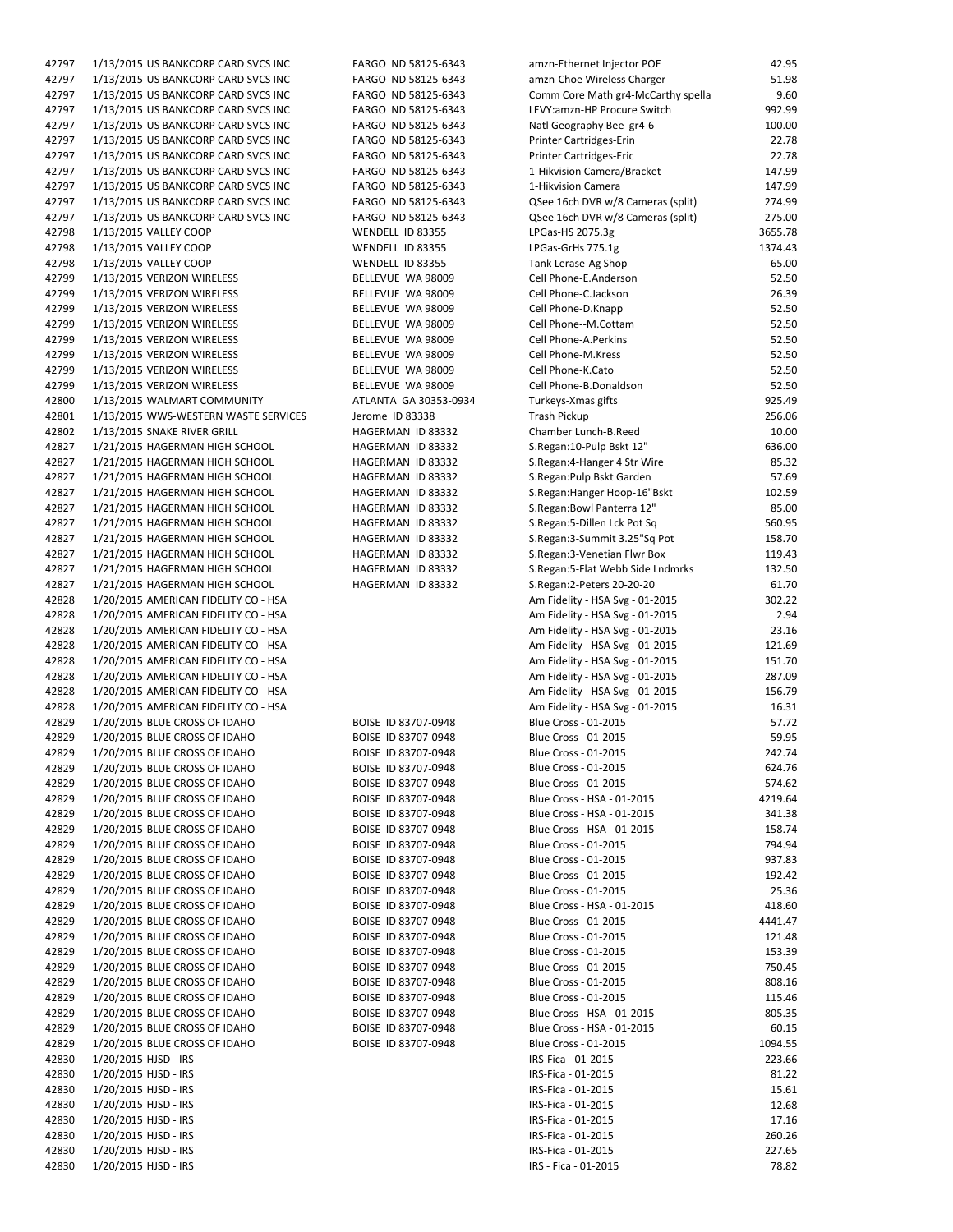| 42830 | 1/20/2015 HJSD - IRS   | IRS-Fi       |
|-------|------------------------|--------------|
| 42830 | 1/20/2015 HJSD - IRS   | IRS-Fi       |
| 42830 | 1/20/2015 HJSD - IRS   | IRS-Fi       |
| 42830 | 1/20/2015 HJSD - IRS   | IRS-M        |
| 42830 | 1/20/2015 HJSD - IRS   | IRS-Fi       |
| 42830 | 1/20/2015 HJSD - IRS   | IRS-Fi       |
| 42830 | 1/20/2015 HJSD - IRS   | IRS-Fi       |
|       |                        |              |
| 42830 | 1/20/2015 HJSD - IRS   | IRS-Fi       |
| 42830 | 1/20/2015 HJSD - IRS   | IRS-Fi       |
| 42830 | 1/20/2015 HJSD - IRS   | IRS-M        |
| 42830 | 1/20/2015 HJSD - IRS   | IRS-Fi       |
| 42830 | 1/20/2015 HJSD - IRS   | IRS-Fi       |
| 42830 | 1/20/2015 HJSD - IRS   | IRS-Fi       |
| 42830 | 1/20/2015 HJSD - IRS   | IRS-Fi       |
| 42830 | 1/20/2015 HJSD - IRS   | IRS-Fi       |
| 42830 | 1/20/2015 HJSD - IRS   | IRS-Fi       |
| 42830 | 1/20/2015 HJSD - IRS   | IRS-Fi       |
| 42830 | 1/20/2015 HJSD - IRS   | IRS-Fi       |
| 42830 | 1/20/2015 HJSD - IRS   | IRS-Fi       |
| 42831 | 1/20/2015 HJSD - PERSI | <b>PERSI</b> |
| 42831 | 1/20/2015 HJSD - PERSI | PERSI        |
| 42831 | 1/20/2015 HJSD - PERSI | <b>PERSI</b> |
| 42831 | 1/20/2015 HJSD - PERSI | PERSI        |
|       | 1/20/2015 HJSD - PERSI |              |
| 42831 |                        | <b>PERSI</b> |
| 42831 | 1/20/2015 HJSD - PERSI | PERSI        |
| 42831 | 1/20/2015 HJSD - PERSI | PERSI        |
| 42831 | 1/20/2015 HJSD - PERSI | PERSI        |
| 42831 | 1/20/2015 HJSD - PERSI | PERSI        |
| 42831 | 1/20/2015 HJSD - PERSI | PERSI        |
| 42831 | 1/20/2015 HJSD - PERSI | PERSI        |
| 42831 | 1/20/2015 HJSD - PERSI | PERSI        |
| 42831 | 1/20/2015 HJSD - PERSI | <b>PERSI</b> |
| 42831 | 1/20/2015 HJSD - PERSI | PERSI        |
| 42831 | 1/20/2015 HJSD - PERSI | PERSI        |
| 42831 | 1/20/2015 HJSD - PERSI | <b>PERSI</b> |
| 42831 | 1/20/2015 HJSD - PERSI | PERSI        |
| 42831 | 1/20/2015 HJSD - PERSI | PERSI        |
| 42831 | 1/20/2015 HJSD - PERSI | PERSI        |
| 42831 | 1/20/2015 HJSD - PERSI | PERSI        |
| 42831 | 1/20/2015 HJSD - PERSI | <b>PERSI</b> |
| 42831 |                        | PERSI        |
|       | 1/20/2015 HJSD - PERSI |              |
| 42831 | 1/20/2015 HJSD - PERSI | <b>PERSI</b> |
| 42831 | 1/20/2015 HJSD - PERSI | PERSI        |
| 42831 | 1/20/2015 HJSD - PERSI | PERSI        |
| 42831 | 1/20/2015 HJSD - PERSI | <b>PERSI</b> |
| 42831 | 1/20/2015 HJSD - PERSI | PERSI        |
| 42831 | 1/20/2015 HJSD - PERSI | PERSI        |
| 42831 | 1/20/2015 HJSD - PERSI | <b>PERSI</b> |
| 42831 | 1/20/2015 HJSD - PERSI | <b>PERSI</b> |
| 42831 | 1/20/2015 HJSD - PERSI | PERSI        |
| 42831 | 1/20/2015 HJSD - PERSI | PERSI        |
| 42831 | 1/20/2015 HJSD - PERSI | <b>PERSI</b> |
| 42831 | 1/20/2015 HJSD - PERSI | PERSI        |
| 42831 | 1/20/2015 HJSD - PERSI | <b>PERSI</b> |
| 42831 | 1/20/2015 HJSD - PERSI | PERSI        |
| 42831 | 1/20/2015 HJSD - PERSI | PERSI        |
| 42831 | 1/20/2015 HJSD - PERSI | <b>PERSI</b> |
| 42831 | 1/20/2015 HJSD - PERSI | PERSI        |
|       | 1/20/2015 HJSD - PERSI |              |
| 42831 |                        | PERSI        |
| 42831 | 1/20/2015 HJSD - PERSI | <b>PERSI</b> |
| 42831 | 1/20/2015 HJSD - PERSI | PERSI        |
| 42831 | 1/20/2015 HJSD - PERSI | PERSI        |
| 42831 | 1/20/2015 HJSD - PERSI | PERSI        |
| 42831 | 1/20/2015 HJSD - PERSI | PERSI        |
| 42831 | 1/20/2015 HJSD - PERSI | PERSI        |
| 42831 | 1/20/2015 HJSD - PERSI | PERSI        |
| 42831 | 1/20/2015 HJSD - PERSI | PERSI        |
| 42831 | 1/20/2015 HJSD - PERSI | <b>PERSI</b> |
| 42831 | 1/20/2015 HJSD - PERSI | PERSI        |
| 42831 | 1/20/2015 HJSD - PERSI | PERSI        |
| 42831 | 1/20/2015 HJSD - PERSI | PERSI        |
| 42831 | 1/20/2015 HJSD - PERSI | PERSI        |
| 42831 | 1/20/2015 HJSD - PERSI | PERSI        |
|       |                        |              |

| IRS-Fica - 01-2015                                       | 131.34            |
|----------------------------------------------------------|-------------------|
| IRS-Fica - 01-2015                                       | 19.53             |
| IRS-Fica - 01-2015<br>IRS-Medicare - 01-2015             | 260.17<br>56.48   |
| IRS-Fica - 01-2015                                       | 7.73              |
| IRS-Fica - 01-2015                                       | 33.21             |
| IRS-Fica - 01-2015                                       | 260.94            |
| IRS-Fica - 01-2015                                       | 35.72             |
| IRS-Fica - 01-2015                                       | 137.53            |
| IRS-Medicare - 01-2015                                   | 13.20             |
| IRS-Fica - 01-2015                                       | 2591.47           |
| IRS-Fica - 01-2015<br>IRS-Fica - 01-2015                 | 2782.86<br>257.00 |
| IRS-Fica - 01-2015                                       | 338.52            |
| IRS-Fica - 01-2015                                       | 78.97             |
| IRS-Fica - 01-2015                                       | 45.47             |
| IRS-Fica - 01-2015                                       | 333.18            |
| IRS-Fica - 01-2015                                       | 453.39            |
| IRS-Fica - 01-2015                                       | 670.86            |
| PERSI-Retirement - 01-2015<br>PERSI-Retirement - 01-2015 | 495.67<br>754.67  |
| PERSI-Retirement - 01-2015                               | 141.50            |
| PERSI-Retirement - 01-2015                               | 384.74            |
| PERSI-Sick Leave - 01-2015                               | 403.37            |
| PERSI-Retirement - 01-2015                               | 243.38            |
| PERSI-Retirement - 01-2015                               | 23.35             |
| PERSI-Retirement - 01-2015                               | 25.53             |
| PERSI-Retirement - 01-2015                               | 25.53             |
| PERSI-Sick Leave - 01-2015<br>PERSI-Sick Leave - 01-2015 | 2.39<br>2.62      |
| PERSI-Sick Leave - 01-2015                               | 2.62              |
| PERSI-Sick Leave - 01-2015                               | 53.47             |
| PERSI-Sick Leave - 01-2015                               | 52.79             |
| PERSI-Sick Leave - 01-2015                               | 8.35              |
| PERSI-Sick Leave - 01-2015                               | 7.05              |
| PERSI-Sick Leave - 01-2015<br>PERSI-Retirement - 01-2015 | 50.80<br>51.74    |
| PERSI-Sick Leave - 01-2015                               | 77.33             |
| PERSI-Retirement - 01-2015                               | 118.20            |
| PERSI-Sick Leave - 01-2015                               | 12.12             |
| PERSI-Sick Leave - 01-2015                               | 39.43             |
| PERSI-Retirement - 01-2015<br>PERSI-Sick Leave - 01-2015 | 180.75<br>18.52   |
| PERSI-Sick Leave - 01-2015                               | 14.50             |
| PERSI-Retirement - 01-2015                               | 450.32            |
| PERSI-Sick Leave - 01-2015                               | 46.14             |
| PERSI-Sick Leave - 01-2015                               | 24.94             |
| PERSI-Retirement - 01-2015                               | 83.57             |
| PERSI-Sick Leave - 01-2015                               | 8.56              |
| PERSI-Sick Leave - 01-2015<br>PERSI-Retirement - 01-2015 | 36.36<br>3.05     |
| PERSI-Sick Leave - 01-2015                               | 0.31              |
| PERSI-Sick Leave - 01-2015                               | 3.13              |
| PERSI-Retirement - 01-2015                               | 4310.56           |
| PERSI-Retirement - 01-2015                               | 354.25            |
| PERSI-Retirement - 01-2015                               | 15.59             |
| PERSI-Retirement - 01-2015                               | 53.72<br>1164.72  |
| PERSI-Retirement - 01-2015<br>PERSI-Retirement - 01-2015 | 113.39            |
| PERSI-Sick Leave - 01-2015                               | 5.31              |
| PERSI-Sick Leave - 01-2015                               | 36.30             |
| PERSI-Sick Leave - 01-2015                               | 1.60              |
| PERSI-Sick Leave - 01-2015                               | 5.51              |
| PERSI-Sick Leave - 01-2015                               | 119.35            |
| PERSI-Sick Leave - 01-2015<br>PERSI-Retirement - 01-2015 | 11.62<br>354.81   |
| PERSI-Retirement - 01-2015                               | 30.59             |
| PERSI-Sick Leave - 01-2015                               | 441.72            |
| PERSI-Retirement - 01-2015                               | 4355.95           |
| PERSI-Retirement - 01-2015                               | 521.77            |
| PERSI-Retirement - 01-2015                               | 514.99            |
| PERSI-Retirement - 01-2015<br>PERSI-Retirement - 01-2015 | 81.55<br>71.82    |
|                                                          |                   |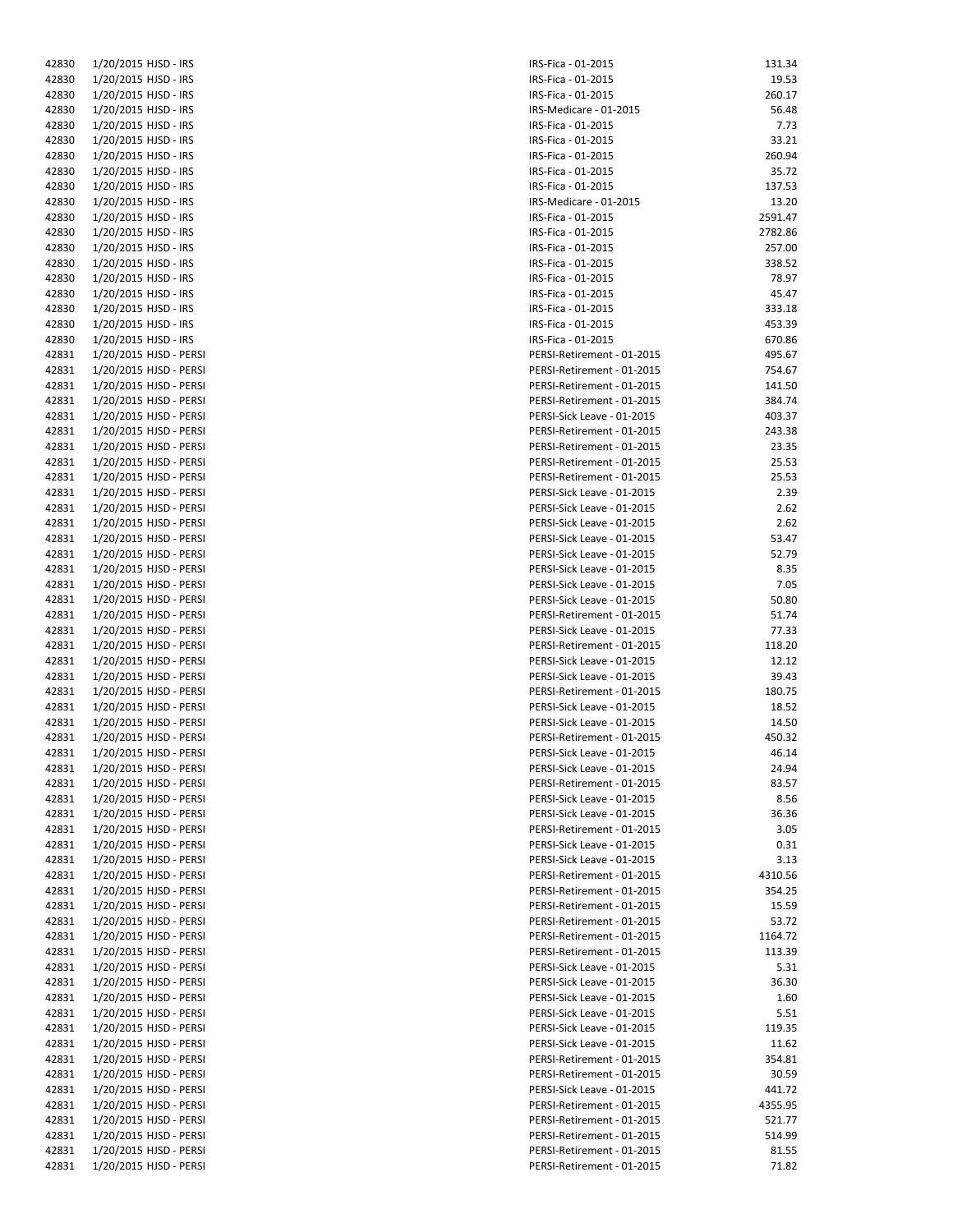| 42832     | 1/20/2015 STANDARD INSURANCE CO. | PORTLAND OR 97228-6367 | Standard-Life - 01-2015         | 0.96   |
|-----------|----------------------------------|------------------------|---------------------------------|--------|
| 42832     | 1/20/2015 STANDARD INSURANCE CO. | PORTLAND OR 97228-6367 | Standard-Life - 01-2015         | 3.21   |
| 42832     | 1/20/2015 STANDARD INSURANCE CO. | PORTLAND OR 97228-6367 | Standard-Life - 01-2015         | 5.60   |
| 42832     | 1/20/2015 STANDARD INSURANCE CO. | PORTLAND OR 97228-6367 | Standard-Life - 01-2015         | 9.44   |
| 42832     | 1/20/2015 STANDARD INSURANCE CO. | PORTLAND OR 97228-6367 | Standard-Life - 01-2015         | 1.11   |
| 42832     | 1/20/2015 STANDARD INSURANCE CO. | PORTLAND OR 97228-6367 | Standard-Life - 01-2015         | 4.00   |
| 42832     | 1/20/2015 STANDARD INSURANCE CO. | PORTLAND OR 97228-6367 | Standard-Life - 01-2015         | 10.50  |
| 42832     | 1/20/2015 STANDARD INSURANCE CO. | PORTLAND OR 97228-6367 | Standard Life - 01-2015         | 1.26   |
| 42832     | 1/20/2015 STANDARD INSURANCE CO. | PORTLAND OR 97228-6367 | Standard-Life - 01-2015         | 0.50   |
| 42832     | 1/20/2015 STANDARD INSURANCE CO. | PORTLAND OR 97228-6367 | Standard-Life - 01-2015         | 5.20   |
| 42832     | 1/20/2015 STANDARD INSURANCE CO. | PORTLAND OR 97228-6367 | Standard-Life - 01-2015         | 0.40   |
| 42832     | 1/20/2015 STANDARD INSURANCE CO. | PORTLAND OR 97228-6367 | Standard-Life - 01-2015         | 1.33   |
| 42832     | 1/20/2015 STANDARD INSURANCE CO. | PORTLAND OR 97228-6367 | Standard-Life - 01-2015         | 13.57  |
| 42832     | 1/20/2015 STANDARD INSURANCE CO. | PORTLAND OR 97228-6367 | Standard-Life - 01-2015         | 1.68   |
| 42832     | 1/20/2015 STANDARD INSURANCE CO. | PORTLAND OR 97228-6367 | Standard-Life - 01-2015         | 47.26  |
| 42832     | 1/20/2015 STANDARD INSURANCE CO. | PORTLAND OR 97228-6367 | Standard-Life - 01-2015         | 43.59  |
| 42832     | 1/20/2015 STANDARD INSURANCE CO. | PORTLAND OR 97228-6367 | Standard-Life - 01-2015         | 3.77   |
| 42832     | 1/20/2015 STANDARD INSURANCE CO. | PORTLAND OR 97228-6367 | Standard-Life - 01-2015         | 5.58   |
| 42832     | 1/20/2015 STANDARD INSURANCE CO. | PORTLAND OR 97228-6367 | Standard-Life - 01-2015         | 0.20   |
| 42832     | 1/20/2015 STANDARD INSURANCE CO. | PORTLAND OR 97228-6367 | Standard-Life - 01-2015         | 0.80   |
| 42832     | 1/20/2015 STANDARD INSURANCE CO. | PORTLAND OR 97228-6367 | Standard-Life - 01-2015         | 4.34   |
| 42832     | 1/20/2015 STANDARD INSURANCE CO. | PORTLAND OR 97228-6367 | Standard-Life - 01-2015         | 0.75   |
| 42832     | 1/20/2015 STANDARD INSURANCE CO. | PORTLAND OR 97228-6367 | Standard-Life - 01-2015         | 2.00   |
| 42832     | 1/20/2015 STANDARD INSURANCE CO. | PORTLAND OR 97228-6367 | Standard-Life - 01-2015         | 3.99   |
| 42833     | 1/27/2015 LAVINA TELLEZ          | HAGERMAN ID 83332      | Payroll Advance                 | 250.00 |
| 42834     | 1/30/2015 US POSTMASTER          | HAGERMAN ID 83332      | Bulk Mail-Levy Election-1/30/15 | 145.07 |
| Check#    | Date<br>Name                     | GrossPay               | City                            | State  |
| drct-dpst | 1/20/2015 ANDERSON ERIC C        |                        | 6666.66 JEROME                  | ID     |
| drct-dpst | 1/20/2015 ARRIAGA LYNN           |                        | 2666.66 HAGERMAN                | ID     |
| drct-dpst | 1/20/2015 BLAKE GILBERT D        |                        | 634.38 HAGERMAN                 | ID     |
| drct-dpst | 1/20/2015 BOLDUC CHRISTINA J     |                        | 2045.00 HAGERMAN                | ID     |
| drct-dpst | 1/20/2015 BUTLER LISA M          |                        | 2666.66 GOODING                 | ID     |
| drct-dpst | 1/20/2015 CATO KEVIN M           |                        | 3702.16 HAGERMAN                | ID     |
| drct-dpst | 1/20/2015 CHAPMAN TERESA L       |                        | 812.78 HAGERMAN                 | ID     |
| drct-dpst | 1/20/2015 CLARK DONNA K          |                        | 3729.41 HAGERMAN                | ID     |
| drct-dpst | 1/20/2015 CLARK ERIN D           |                        | 1243.33 HAGERMAN                | ID     |
| drct-dpst | 1/20/2015 CORBRIDGE ARLYNDA R    |                        | 806.83 HAGERMAN                 | ID     |
| drct-dpst | 1/20/2015 COTTAM MATTHEW S       |                        | 5458.41 HAGERMAN                | ID     |
| drct-dpst | 1/20/2015 DAARUD SHERMA          |                        | 4012.58 TWIN FALLS              | ID     |
| drct-dpst | 1/20/2015 DANNER COURTNEY J      |                        | 2666.66 HAGERMAN                | ID     |
| drct-dpst | 1/20/2015 DAVIS ELAINE           |                        | 1440.92 HAGERMAN                | ID     |
| drct-dpst | 1/20/2015 DONALDSON BENJAMIN D   |                        | 2702.22 GOODING                 | ID     |
| drct-dpst | 1/20/2015 EATON DENISE S         |                        | 718.29 HAGERMAN                 | ID     |
| drct-dpst | 1/20/2015 FUNKHOUSER LONNIE      |                        | 3105.99 HAGERMAN                | ID     |
| drct-dpst | 1/20/2015 HAUSER HENRY J         |                        | 3729.41 HAGERMAN                | ID     |
| drct-dpst | 1/20/2015 HOFFMANN KAREN B       |                        | 1298.22 HAGERMAN                | ID     |
| drct-dpst | 1/20/2015 HOFFMANN RAY L         |                        | 4570.33 HAGERMAN                | ID     |
| drct-dpst | 1/20/2015 HOOP JENNY M           |                        | 846.28 WENDELL                  | ID     |
| drct-dpst | 1/20/2015 JACKSON CRAIG L        |                        | 1868.76 HAGERMAN                | ID     |
| drct-dpst | 1/20/2015 JAYO KARRIE            |                        | 3709.16 HAGERMAN                | ID     |
| drct-dpst | 1/20/2015 KNAPP DANIEL L         |                        | 3935.66 HAGERMAN                | ID     |
| drct-dpst | 1/20/2015 KRESS MARK S           |                        | 6390.05 HAGERMAN                | ID     |
| drct-dpst | 1/20/2015 LEE REBECCA L          |                        | 3729.41 FAIRFIELD               | ID     |
| drct-dpst | 1/20/2015 LEIJA HERMELINDA       |                        | 3466.16 BLISS                   | ID     |
| drct-dpst | 1/20/2015 LEWIS CRYSTAL R        |                        | 2666.66 HAGERMAN                | ID     |
| drct-dpst | 1/20/2015 McCARTHY STORMI        |                        | 3729.41 HAGERMAN                | ID     |
| drct-dpst | 1/20/2015 OLSEN GORDON C         |                        | 3965.41 HAGERMAN                | ID     |
| drct-dpst | 1/20/2015 OWSLEY ALYSHA R        |                        | 110.00 HAGERMAN                 | ID     |
| drct-dpst | 1/20/2015 OWSLEY VICTORIA        |                        | 4255.58 HAGERMAN                | ID     |
| drct-dpst | 1/20/2015 PERKINS ANTHONY J      |                        | 4538.90 GOODING                 | ID     |
| drct-dpst | 1/20/2015 PLANK ROBIN J          |                        | 1050.52 HAGERMAN                | ID     |
| drct-dpst | 1/20/2015 POSEY SYDNEY M         |                        | 312.00 HAGERMAN                 | ID     |
| drct-dpst | 1/20/2015 PRIEBE LESLIE          |                        | 3936.58 WENDELL                 | ID     |
| drct-dpst | 1/20/2015 RAVENSCROFT JULIA A    |                        | 1261.05 GOODING                 | ID     |
| drct-dpst | 1/20/2015 REED BETTE M           |                        | 3930.83 WENDELL                 | ID     |
| drct-dpst | 1/20/2015 REGNIER SHELLY         |                        | 2731.66 HAGERMAN                | ID     |
| drct-dpst | 1/20/2015 SILVER-LEWIS LORA L    |                        | 3729.41 HAGERMAN                | ID     |
| drct-dpst | 1/20/2015 SIMERLY RUTH A         |                        | 55.00 HAGERMAN                  | ID     |
| drct-dpst | 1/20/2015 SIMONS EDWARD S        |                        | 3154.07 BUHL                    | ID     |
| drct-dpst | 1/20/2015 TAYLOR SHARLENE K      |                        | 110.00 HAGERMAN                 | ID     |
| drct-dpst | 1/20/2015 TELLEZ LaVINA          |                        | 1694.68 HAGERMAN                | ID     |
| drct-dpst | 1/20/2015 TORRES ZORAIDA         |                        | 2394.58 HAGERMAN                | ID     |
| drct-dpst | 1/20/2015 WHITE FRED E           |                        | 710.04 HAGERMAN                 | ID     |
|           |                                  |                        |                                 |        |